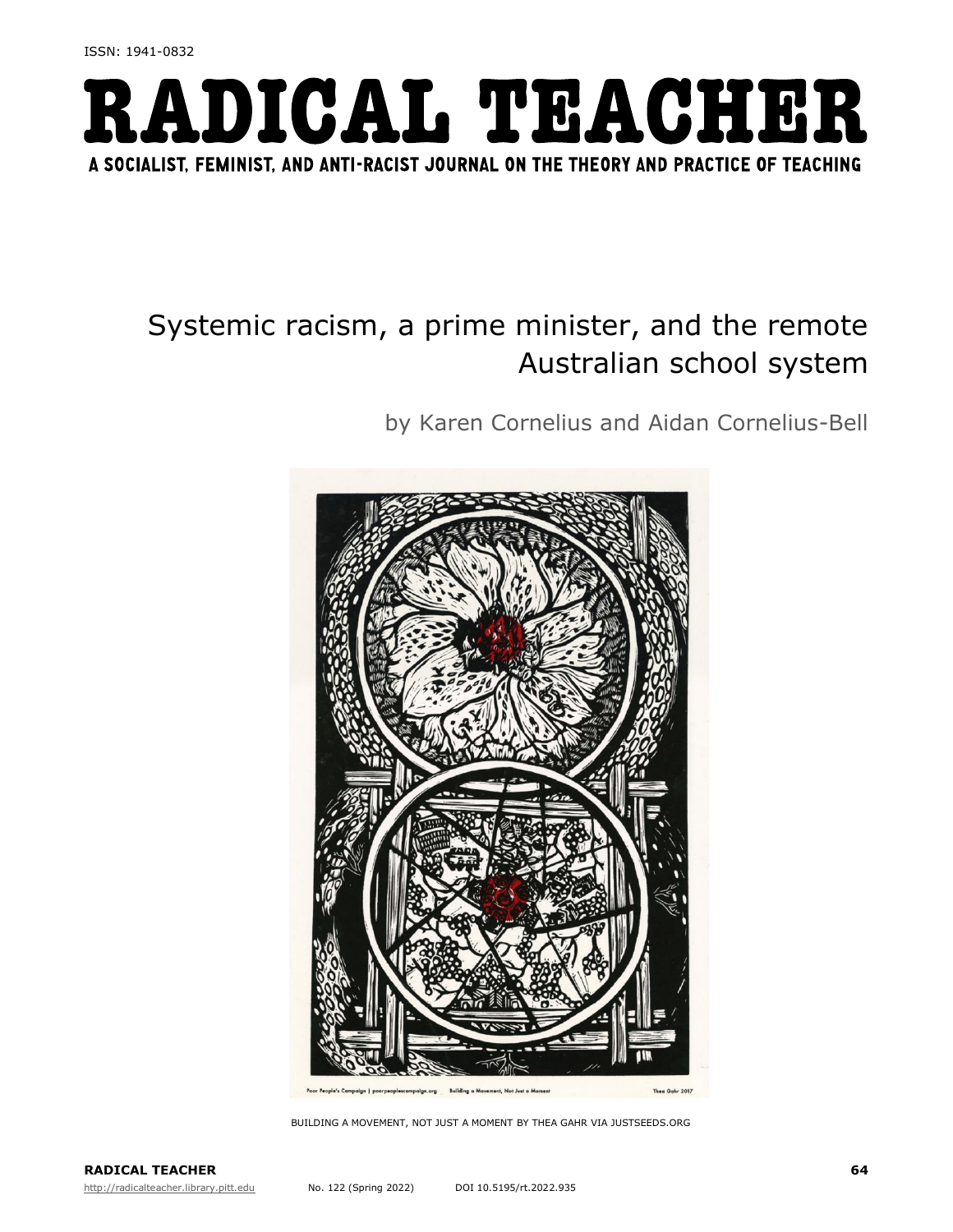# The Remote Context

Remote Australian schools face complex contextual issues due to systemic and enduring disadvantage. Rich Aboriginal and Torres Strait Islander cultures<sup>1</sup> persist. However, in remote spaces, with deep privileging of anglophone culture, the structures and systems put in place to support and provide *advantage* for Aboriginal and Torres Strait Islander people continually fail to meet their mark. Australian education is a colonial structure, originated in the late 1800s, following, largely, colonial British schooling patterns (Tregenza, 1996). As with Australia's universities, its schools were not prioritized by early colonial government (Cornelius-Bell & Bell, 2020). The priority afforded to schools in Australia's remote and rural regions has not substantially shifted since colonization, despite successive government gestures towards innovation, renovation, and support. While schools are, now, under governmental authority and considered public institutions, the Aboriginal and Torres Strait Islander 'schools' and Christian missions of recent history in Australia are still in contemporary memory. Indeed, for Aboriginal and Torres Strait Islander people, the relatively recent acts of colonial government still sit 'front of mind', and inform their relationships with governmental authorities (Read, 2020; Schaffer, 2002; Terszak, 2015). In South Australia, the context of this paper, systemic disadvantage still disproportionately affects Aboriginal and Torres Strait Islander people, and in regional areas this increases by distance from major cities, affecting health, education, and policy decisions (Coory et al., 2013; Gething, 1997; Guenther, 2013b; Hunter, 2008; Minutjukur et al., 2014). Remote Australian schools, bound in this context of vast distance from major cities, relatively difficult *access* to services, and systemic racism, privileging and disadvantage create unique conditions for young people's educations. From the specific disadvantage of Australian colonialism and structural racism, issues of teaching and learning in remote contexts proliferate (Altman & Fogarty, 2010; Lloyd et al., 2015). This article explores the contemporary colonial landscape of a remote school context, provides background on the colonial institutions which shape the interactions and services provided to people in remote Australian areas, and provides two empirical examples of the contemporary, structural, and harmful influence of policy and political figures in a remote school. By examining the politics of being a school leader, the policy background for remote Australian schools, and the unique challenges of *position* both in policy and physical terms, we show how contemporary racism structures and conditions the lives of young people in remote contexts today.

In remote South Australia, more than 800 km from Adelaide, lies a dusty red town, a formerly booming mining community, colonized in 1915 and situated on the lands of the Antakirinja, Matu, and Yankunytjatjara people. Here rich quantities of opal were found buried in the earth, attracting great numbers of white men with the prospect of fast riches. The countryside is now pock marked with thousands of open mine shafts, abandoned as the international price of opals diminished, and mining prospects dwindled. In this region only one school stands, a comprehensive preschool to year 12 school, situated in the heart of a town carrying a

government classification of 'very remote'. The student population includes over 65% Aboriginal and Torres Strait Islanders, some local, but families also from central Australia, rural and urban areas. The remaining student body comes largely from diverse Eastern and Western European and Asian backgrounds. Almost 75% of students are eligible for government financial assistance for school costs, based on parental income. The school's distribution of Socio-Educational Advantage (SEA), as classified by the Australian Government's MySchool website (ACARA, 2017), points to a very low Index of Community Socio-Educational Advantage (ICSEA), situating 80% of the population on the lowest quartile and 1% on the highest. Against this backdrop of widespread poverty, the staff reflected on the percentages of students dealing with trauma, grief, and health issues, and thought that this was the vast majority (Field notes) (Hickling-Hudson, 2004; Lalvani, 2013).

#### Research Methods

While principal of the school from 2017 to 2019, one author employed interpretive methods in support of an autoethnography, drawing on three years of lived remote school experience. The research was inspired by commitment to curriculum justice for students and agency for teachers (Connell, 2013; Reid, 2003; Smyth, 2001). Based on accepted ethnographic field work practices, such as journaling/field notes and audio diary, the researcher undertook reflexive self-study (Belbase et al., 2013; Denzin, 2014). In addition, interviews were conducted with other school leaders, post- their employment at the school, to avoid ethical and possible power relations conflicts (Spradley, 1979; Yeo et al., 2014). Documents and policies were examined using discourse analysis (Fairclough, 2013; Krzyżanowski, 2011). The research was conducted with ethics approval from Flinders University (SBREC Approval 7996). The authors here reproduce and examine selected excerpts of the data to provide insights into the lived experience of those engaged in leading and teaching in this remote context, providing them with a voice.

# A New School Leader – Learning One's Way In

Beginning a tenure as a school leader is challenging in any context, and finding the best way to lead within the setting, crucial (Wilkinson & Kemmis, 2015). Listening is more important than telling (Back, 2007). Meeting the community, listening to as many voices as possible is always an excellent starting point (Macdonald et al., 2016).

The school community greeted me with a chorus of, 'How long are you here miss?' and an outpouring of grievances and disappointments. Some of these messages came quietly on doorsteps, others at volume in my office. Arriving as the seventh principal in five years, unsurprisingly, it was made clear there was little faith in the education system and that there were wide ranging and competing demands. I was met with little hope that anything would change (Leader's journal reflection, 2017).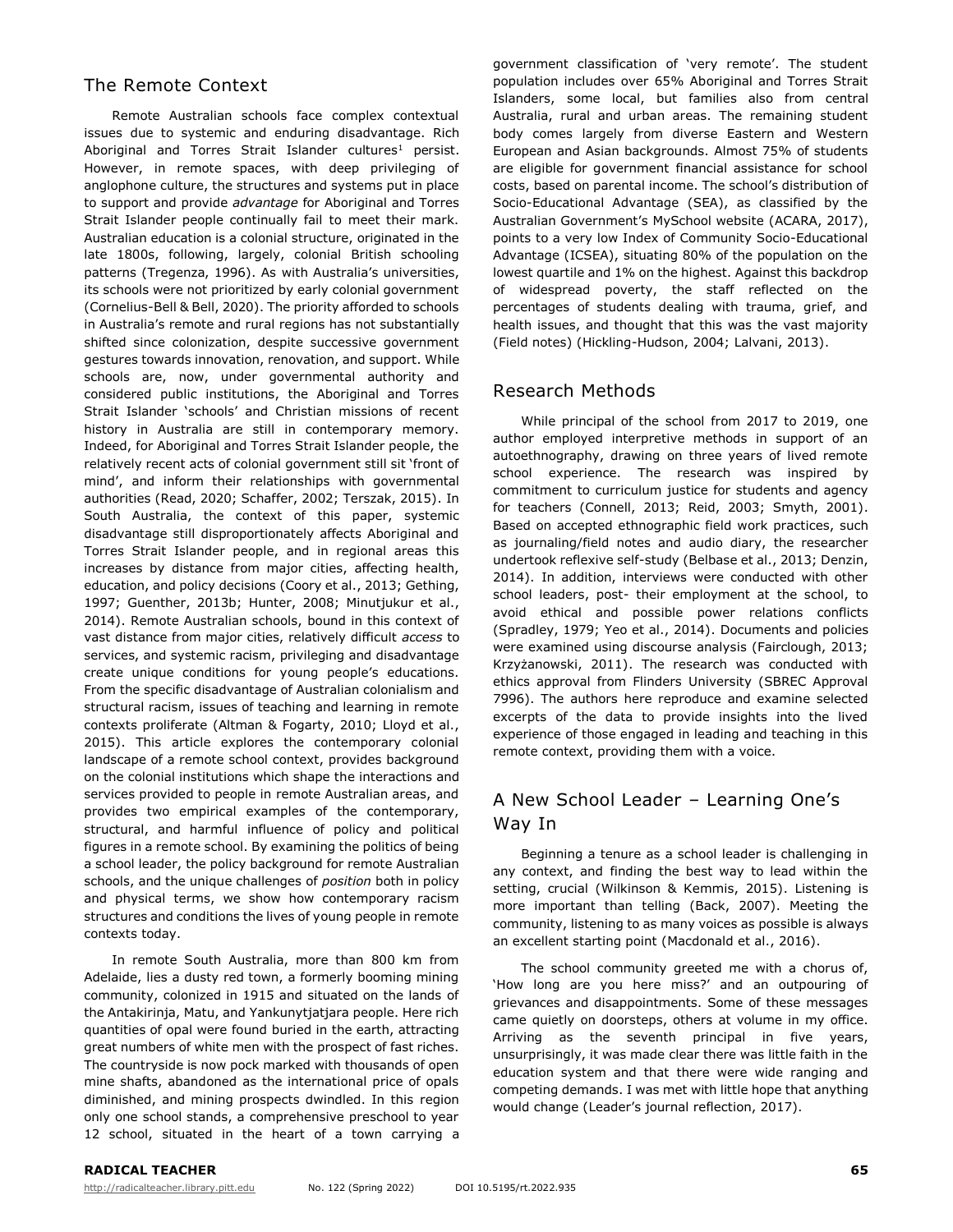Staffing challenges and human resource policies paid lip service to the enormity of life and work in such a remote setting. When the new school leader arrived, the staff was made up of local community members, largely in temporary support roles, and mostly early career teachers seeking permanent positions, and a leadership team in their first ever leadership roles (Hickling-Hudson, 2004). The deepest experience was situated with locals casually employed as support staff. Graduate teachers, many away from home for the first time, needed more than rent subsidy and a remote allowance to find their way in a complex and demanding site, faced with conflict and contradictory needs<sup>2</sup>.

For the principal/researcher, one obvious gap on arrival was the lack of shared understanding of the school's direction. South Australia's Department for Education uses triannual school reviews as a key element to monitoring school improvement, progress, and outcomes and provides advice on future directions (Department for Education, 2020). As part of the review process, *at risk* schools are allocated as 'one-year-return', meaning that the external school review process occurred annually. The new leader's office held review reports from three previous annual reviews. Each report outlined recommendations based on insights garnered during fly-in/fly-out overnight visits. Some 19 recommendations outlined improvement directions to be implemented by a group of largely graduate teachers, struggling to build their craft and establish themselves in the context and overwhelmed by the complexity of their classrooms. A case was made that the insights of an experienced leader on the ground were ultimately going to be more valuable than the planned 2017 review that would bring additional recommendations. Agreement came from state office, creating space for prioritization based on a deepening understanding of individual student's learning needs (Connell, 2013). Extensive staff, student, and community consultation led to the creation of a collectively owned improvement plan with strategies to address the huge literacy gaps, adopt trauma informed practices, and strengthen cultural input into the curriculum.

We'd started work on our collaboratively developed and 'owned' improvement plan when, in 2018, I sat with hundreds of colleagues, all government school principals from across South Australia, in a huge auditorium, to hear the minister for education and chief executive's annual addresses. We were regaled with the positive outcomes of some of the new government's initiatives, a litany of issues still to be addressed and a promise of improvement to come. Both spoke of a new approach to improvement, as if the audience, many with decades of leadership experience, had never considered that improvement might be a good idea. That leaders and teachers hadn't been constantly working to improve school's processes, student experience and learning outcomes would be a safe assumption to make, given the tone of the presentations. September, we were promised, all would be revealed (Leader's journal reflection, 2018).

Inevitably, politicians expect constituents to attend to what is working well, to join them in the celebration of their impact, based on the *evidence* they present (Feldman, 2021; Geys & Mause, 2018). And yet, in return, this positive

orientation is rarely seen from politicians when seeking to identify the *source* of problems. Inevitably the blame for policy failures, in the education arena, is placed with teachers, schools, or communities (Feldman, 2021; Vass, 2012). Among other things, the leaders' day speech themes included: falling literacy and numeracy levels, as evidenced by national testing regimes and international assessment rankings, appalling data for Aboriginal and Torres Strait Islander student outcomes, and the need to 'fix' these problems and become a 'world class system' (Department for Education, 2019a, 2019b, 2019c).

Typical political rhetoric can be seen in a 2018 report in the statewide newspaper, *The Advertiser*, where former Australian Prime Minister, Mr. Abbott, told parliament that amid the 'generally depressing' indicators on Aboriginal and Torres Strait Islander people of Australia, one factor stood out: 'Indigenous<sup>3</sup> people who finish school and who do complete a degree have much the same employment outcomes and life expectancies as other comparable Australians. It stands to reason that to have a decent life you've got to have a job, and to have a job you've got to have a reasonable education' (Holderhead, 2018, para. 12). Guenther (2013a) challenges the description of remote education for Aboriginal and Torres Strait Islander students as *problematic*, *failing*, *intractable,* and 'in terms of gaps that need closing' (p. 2). In fact, the data is not problematic. The challenge is the application of a western lens to the data and the deficit thinking this brings about (Fogarty et al., 2018). Many students *failing* in literacy assessments have a language background other than English, yet they are judged and found wanting as if their primary language is English. Similarly, the expectation that schools have *failed* and need to improve comes from the application of a narrow set of measures deeply embedded in colonialism (Bishop et al., 2021; Strakosch, 2019). This was to become even more evident in the implementation of the new improvement process announced in September that year.

As promised, in September 2018, schools received a package of improvement materials (Department for Education, 2019a) – 'focused and deep' was the mantra. New plans were to be created on a predetermined template (Department for Education, 2020). Each school was allocated a level of improvement, based on a complex algorithm that considered national literacy and numeracy test results and centrally held data sets. The levels of improvement had 5 stages: from the lowest, 'build foundations', through 'shift gear', 'stretch', 'maintain momentum', and 'inspire'. The allocated stage dictated school improvement priorities and strategies. Concomitantly the creep of corporate discourses have reframed the thinking about what *improvement* might look like, focussing on narrow indicators of 'success' rooted in neoliberalism (Connell, 2013). A leadership team meeting, called to discuss these 'new' expectations included a comment, 'No prizes for guessing which stage we're at. Of course: building foundations' (Field notes). This was the same for most very remote, remote, regional, and rural schools. Principals were instructed by the chief executive and minister for education to create a new improvement plan that was to reflect the required strategies in the allocated level. Drafts were due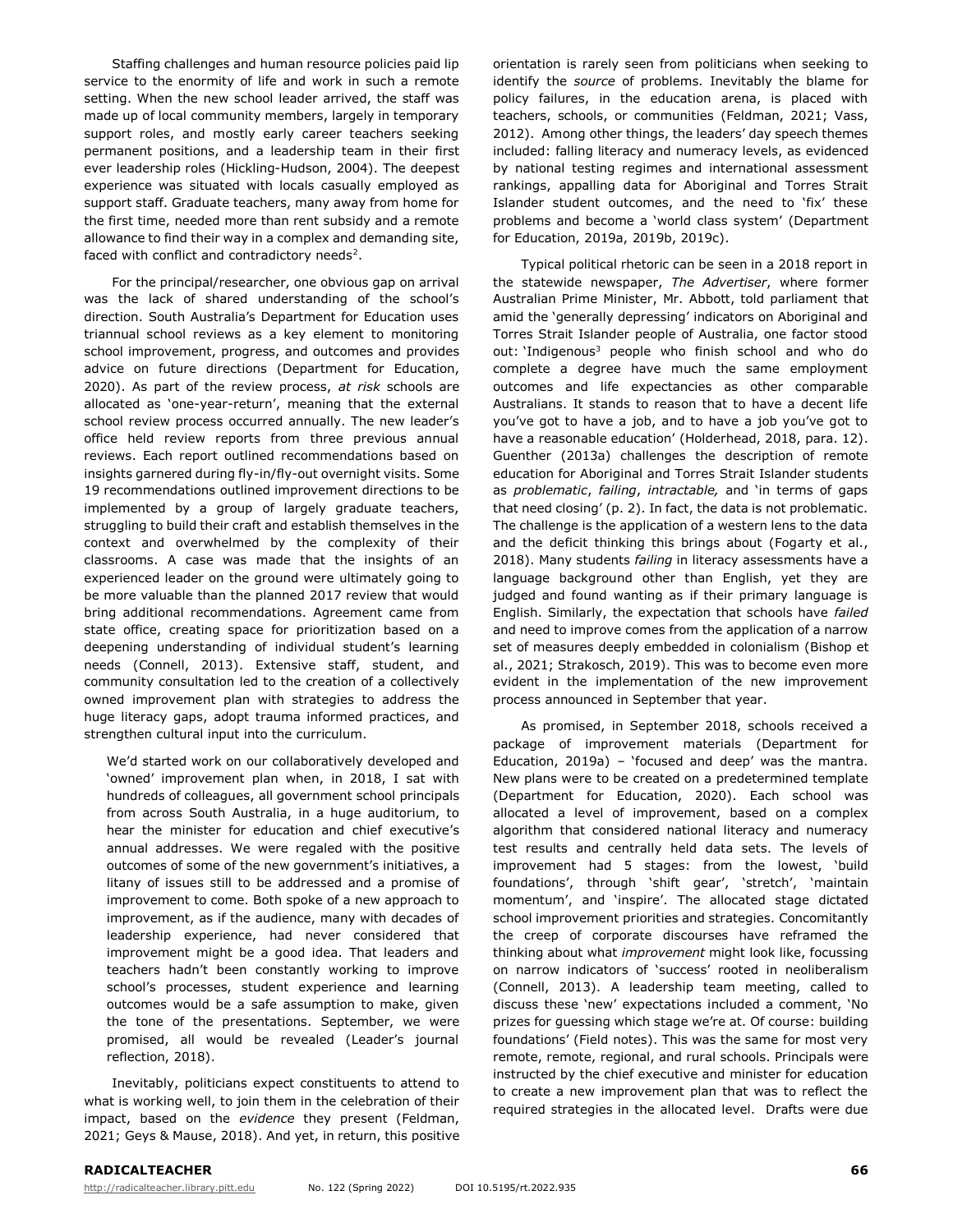in 5 weeks, to be scrutinized by the local education team before being submitted to central office.

Overnight, all schools' collaboratively developed improvement plans were to be put aside. Despite most schools already using improvement planning principles that included consultation, professional conversations about needs and directions, learning needs assessments, reference to literature, and making informed choices for their own context, existing improvement plans were to be replaced. The new plan was expected to implement predetermined strategies based on the school's allocated level and within timeframes too short for consultation. The school leader's reflection at the end of this first round of plan production follows:

What was to evolve over was a singular focus on each school's implementation of the allocated level's improvement strategies. No-one outside the school would entertain the idea that there were likely to be different priorities in schools like ours. Not the local education director with many years connected to remote schools, not the improvement support officers sent to provide the required professional learning, not the review teams sent to monitor improvement. Insistence that the actions were right, they had been researched after all, became the closed door to any local initiatives and ideas about what engaged the most vulnerable of learners or that responded to the voices of Indigenous Elders<sup>4</sup> and cultural priorities. Staff described the new improvement processes as silencing their voices and the imperatives as demanding compliance. The one-sizefits-all approach, accompanied by an expectation that the answers sat with people outside the school had just begun (Field notes).

Since 2020, the next principal has fully adopted the department expectations, to the extent that the only teaching strategies allowed are those in the Improvement Guide Books (Government of South Australia, 2018). A leader shared their perspective on this blind compliance with department directives:

A third of the school day is assigned to explicit literacy instruction and a third to explicit numeracy instruction. Everyone participating together. It leaves little time for accommodating different needs, cultural learning or even the other six learning areas in the Australian Curriculum. No other innovations are allowed. Guest speakers and alternate programs are seen as distractions from the mandated core business, the improvement guide books (Interview data).

In their introduction, the guidebooks claim they 'support school improvement planning processes by providing leaders with a limited menu of evidence-informed literacy and numeracy practices aimed at improving learner growth and achievement' (Government of South Australia, 2018). Nowhere is there a written edict that the strategies in the guidebooks are the only thing that should be taught. Yet many staff in schools, especially rural, remote, and those in low socioeconomic settings, describe expectations from their education directors and visiting support staff that they comply with the guidebooks.

In their submission to the Review into Regional, Rural and Remote Education, Guenther and Ober (2017) point out that success and the purpose of schooling are not necessarily the same in our most remote schools as they are in urban contexts. The application of one-size-fits-all approaches does little to meet the diverse needs of learners (Dillon, 2019; Guenther, 2013a). We contend that this applies to all contexts but is noticeably evident in the very remote areas of Australia. Having explored the impact of government improvement planning policies, we now turn attention to exploration of policy responses to school attendance, challenges and lost opportunities.

# Conflicting Approaches to Improving Attendance

Attendance is a unique challenge in remote schools. As indicated in the earlier quote from former Prime Minister, Mr. Abbott, schooling is a 'pathway to success'. However, this success is identified from an anglophone standpoint and is in need of cautionary attention (Bishop et al., 2021; Burgess & Lowe, 2019; Daniels-Mayes, 2017; Strakosch, 2019). There is not a singular reason for poor school attendance (Dillon, 2019; Dreise et al., 2016; Vinson et al., 2015). Poor attendance was historical and over the five years leading up to the principal/researcher's arrival, had been in decline (Departmentally held data)<sup>5</sup>. Many reasons for low school attendance are intractable and often outside a school's remit. A few examples include: family members not having had a successful experience of schooling, and resultant longterm unemployment, low literacy and numeracy skills, and a lower value being put on school attendance (Comber, 2011). This meant that many students did not have working family members as role models, and did not experience the boundaries, routines, and understandings that this brings. The prevalence of drug and alcohol problems and domestic violence, their impacts on children, and the considerable number of older children taking up care responsibilities are also significant factors on attendance. Conversations with parents brought to light the issue of unwillingness to 'let go' of younger students so that they could attend school. Often children did not attend school regularly until 12-18 months after their peers and they were then faced with daunting academic and experience gaps to close.

Government responses to attendance improvement have had variable impact (Dillon, 2019; Dreise et al., 2016). Political deputations to consult and understand attendance (and other) issues occur frequently. Late in 2018, a former Prime Minister visited the remote town at the center of this article, as part of his 'special envoy' parliamentary role, to address attendance issues in remote schools. This visit was planned to *help* schools (and other services) in remote locations. The irony of yet another white man arriving to help was not missed by many. As with all *visits,* time on the ground was limited and, in this case, carefully managed by Commonwealth education policy and media staff. In the days leading up to the visit, organizational emails and phone calls dominated the workload of leaders. The imperative of preparing the visit hosts was apparent. At the same time, staff were engaged in a 'school clean up', to put a 'shiny new face on the school for the important visitor' (Interview data).

#### **RADICALTEACHER 67**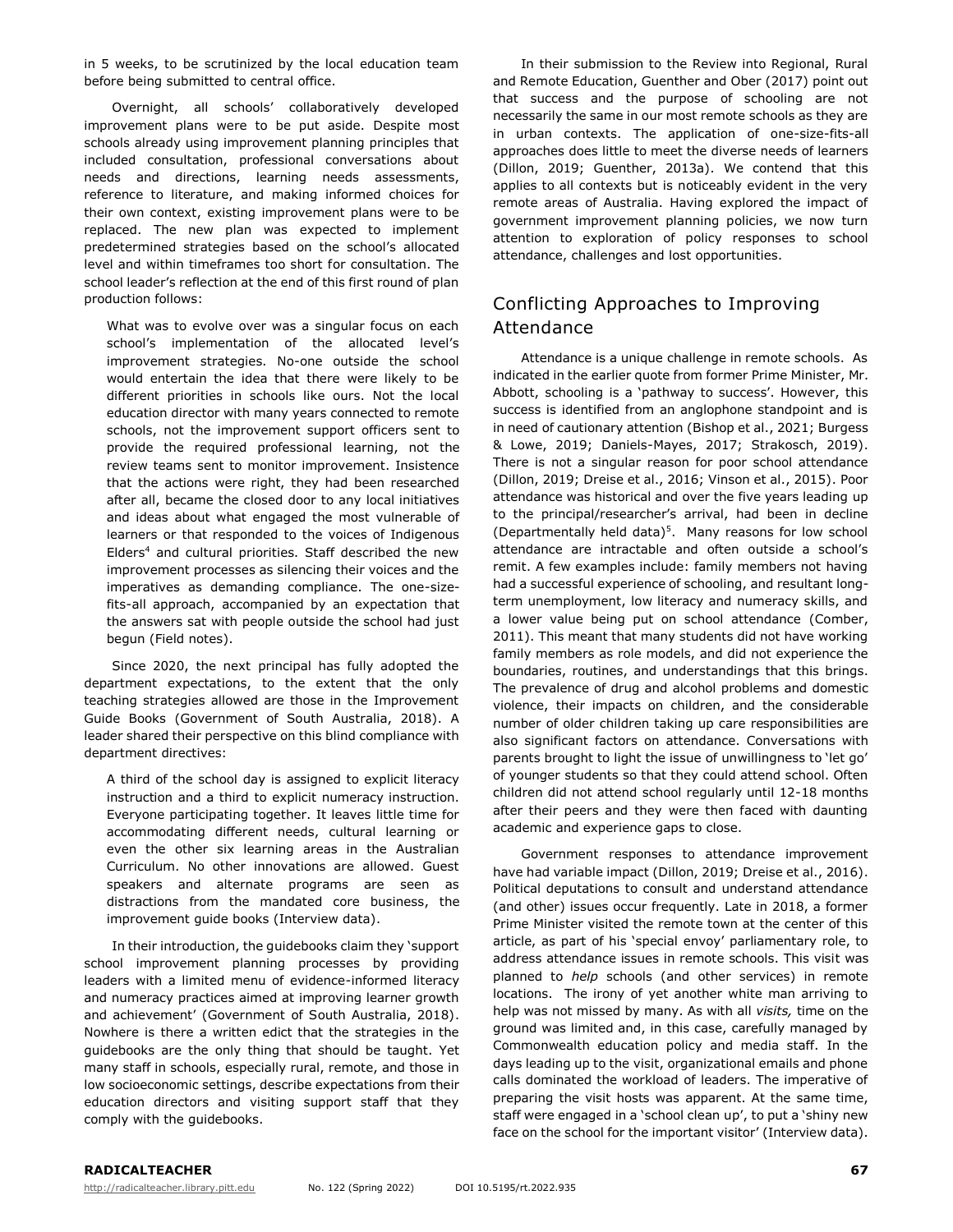The attitude that one can visit, see, hear, and decide on behalf of others is institutionalized in Australia. Whiteness is the 'norm' and is privileged in practice and policies (Altman & Fogarty, 2010; Durey & Thompson, 2012; Stanley et al., 2003). This visit was cloaked in *making a difference to attendance* messages. On 10/9/2018 Holderhead reported in *The Advertiser* that former Prime Minister, Mr. Abbott, acting as a 'special envoy', was given authority to function as 'a fierce independent advocate for indigenous (sic) education'. The news report goes on to say that the special envoy would not be 'hamstrung by government policy' and that the current Prime Minister, Mr. Morrison, was expecting Mr. Abbott to 'engage across communities affected by poor school attendance' and provide 'an honest assessment of where things are at' and present 'game changers' to cabinet (Holderhead, 2018, para. 3,5).

Political strategy, detached from the lived reality of those being 'managed', is often disconnected. Having little warning of the upcoming visit, there was not time for community agencies and the school to discuss strategy or hear each other's ideas, to create shared priorities or understand and support others' views. The visit then, was disjointed and not strategically managed. Different, and at times contradictory, perspectives were offered at each stop, according to an accompanying federal government 'staffer' as the delegation left town (Field notes).

The school's leadership team had a long conversation, the night before the visit, as a last-minute attempt to gain some strategic leverage. Their prepared speaking notes included the school's perspective on roadblocks to attendance and recommendations. The team was conscious that their recommendations be framed by recognition of privilege, as they were increasingly aware that many Aboriginal and Torres Strait Islander students railed against practices and expectations they saw as assimilation (Daniels-Mayes, 2017; Daniels-Mayes et al., 2019). There was a distinct power imbalance in this analysis and the staff understood that they needed to be mindful of and review their own beliefs and practices (Bishop et al., 2021; Durey & Thompson, 2012).

With experience, consultation, implementation, and systematic reflection, on what worked and did not, staff developed confidence about useful strategies in their remote context:

The agreement with community members and Elders that learning to read was a valuable skill had made a positive difference to attendance. No matter how badly school was perceived, or the pathway young people might take, like traditional life or tertiary education … we think most families got how important reading is and were willing to send their children to school for this (Interview data).

The staff learned the importance of relationships with Elders and leaders in the community and the need to develop partnerships with the local community services. These relationships contributed to greater understanding of the local community, and helped to establish the relevance of the school in this community (Dudgeon et al., 2014; Fogarty et al., 2018, 2018).

The school's first improvement plan, developed the year before, was solidly built on data and consultation. School data suggested that at least 200 of the 240+ students required additional literacy support. Extensive work was done to increase the effectiveness of classroom literacy instruction, but with a low starting point, progress was slow. One new Year 8 teacher described her dilemma, illustrating the challenges teachers faced. She arrived at the school with the expectation that secondary students could read and that they read to learn. Instead, she explained, 'I have three students on track for university. Five others are doing okay. The other 16 cannot read what I write on the board or hand out to them. I just don't know where to start' (Field notes). All were taught in one classroom as a whole group, by mostly early career teachers learning their craft. Innovative approaches to curriculum delivery, with pairs of teachers working in cross disciplinary subjects, were implemented to address the 'seeming impossibility of differentiating across ten or more years of skill development in a single classroom' (Interview data).

Delayed literacy skill development was identified by staff as a major contributor to uneven attendance (Lloyd et al., 2015). To address this, the school used more than their allocated resources to employ local staff to help. Locals with expertise were recruited into permanent positions and learned literacy teaching skills alongside the new teachers. They worked one-to-one and with small groups to provide the explicit support many students needed. The highly celebrated success of one 10-year-old Aboriginal and Torres Strait Islander student was a 'game changer'. Bobby (pseudonym) had learned to read in 18 months of almost daily attendance, receiving one-on-one reading instruction every time he attended. Images of him with two novels under each arm, a proud reader, reached many thousand Facebook users on the school's account, drawing comments from over 500 relatives, community members, and supporters. What was obvious, was that the more success Bobby experienced, the keener he was to be at school. Building momentum and willingness of others to participate required success stories. This early breakthrough, provided a mentor for younger students struggling to read, evidence that it was possible, and gave Bobby a much-needed leadership role in the community (Field notes). The school's learnings about 'success building on success' aligned with Guenther and Ober's (2017) findings that outcomes for remote students are improving but success 'should be recognized in its own right – not always in comparison with urban Australians' (p. 4).

Despite the pressure to conform with the new improvement priorities previously described, staff continued to focus on goals established for each individual student and to respect community wishes for their children. Experience had shown staff that early intervention was the most effective process in realizing the previous year's 'Everybody reads' goal. In just one year, 17 of the 23 students in the junior primary reading intervention program closed the gap to 'age-appropriate' or better reading levels. Over 2 years, there was a 500% increase in the number of 5- to 13-yearolds reading competently (School data). This was an expensive, staff intensive process, with students needing daily small group and one-to-one, skilled and tailored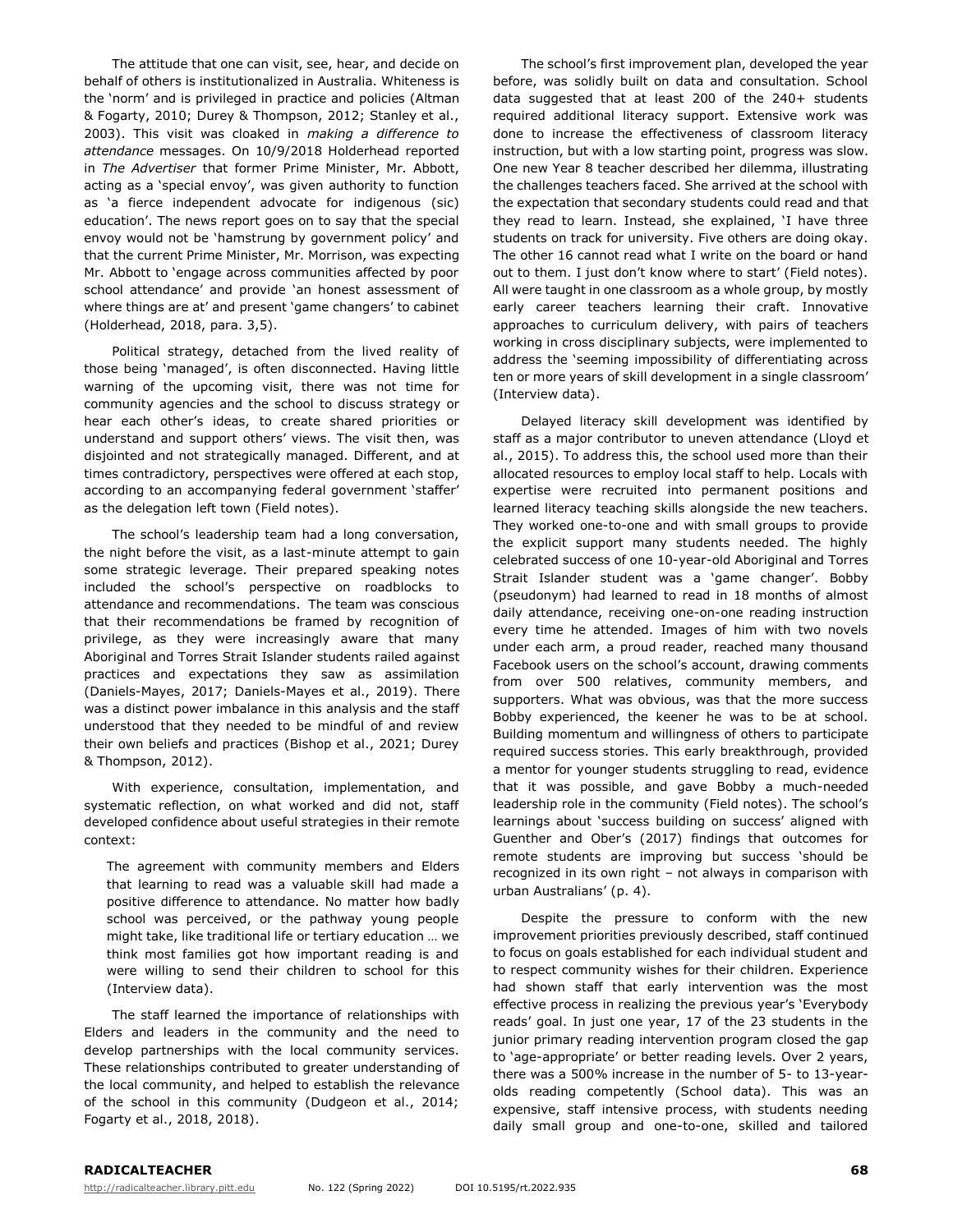support, and the staff were keen to share these successes with the special envoy.

In remote areas, access to teaching and support staff, skilled in this work, required careful recruitment and extensive training. With 30-50% annual staff turnover, training and replacing qualified staff was an ongoing expense and priority (School data). It was not just a case of recruiting a teacher, as Guenther and Ober (2017) point out; the qualities a teacher needs in a remote location are not necessarily those required in urban schools. Willingness to live remotely, cultural and context responsiveness, and a high degree of reflexivity were excellent starting points. As the staff learned about processes and tailored support that worked, insights came more quickly, and successes followed.

Staff recognized that success with these strengthsbased, tailored interventions was accompanied by increased attendance. The school leadership team identified the 'pull' potential of success and prepared to share literacy strategies and other observations about actions that were acting to 'pull' and improve attendance with the special envoy. Under the visiting ex-prime minister's 5-year, remote school's attendance program, multiple millions of dollars were spent on buses, drivers, lunches, incentives, and other strategies to 'push' students into school. This was always destined to fail if teachers were not adequately prepared – quality pedagogy, ability to differentiate across enormous skill differences, cultural responsiveness, and inclusive approaches were essential (Casey et al., 2016; Fogarty et al., 2015; Fogarty & Schwab, 2012; Lloyd et al., 2015). Many extraordinary efforts to bring children into the school fell over within days, if not hours, if teachers were unable, unready, or unwilling to engage in practices that ensured engagement (Interview data). 'Falling over' looked different in almost every case. On occasions it was as simple as a highly anxious student leaving the classroom when not the given the required stationery (Field notes). Support staff were assigned to accompany returning and new students to manage the transition into classrooms to address this issue. The school supported all staff to understand that using language that is judgmental or which someone does not understand creates a power imbalance (Jennings et al., 2018). Most staff understood that minimizing the power differential showed care and respect, but some new to the context, overwhelmed by the remoteness and complexity or less reflexive, found this challenging. It took one verbal slip to see a vulnerable student walk out of the school.

Where teachers learned culturally appropriate practices, accessed curriculum designed for Aboriginal learners, built relationships, and connected with students over time, there were dramatic increases in attendance and, in parallel, learning outcomes. The progress and achievements were described to the special envoy, in the hope that some of his discretionary funding might be redirected to allocate the time required for staff to learn their way into the school, community, and culture. Effective professional learning is responsive to each staff member's challenges and goals, not a pre-packaged set of materials (Australian Institute for Teaching and School Leadership, 2020; Dinham, 2013). Again, the turnover in staff meant that this was not an easy fix. It required ongoing attention and time, intensively for

new recruits and developmentally for ongoing staff, but its 'pull' potential was clear.

Teachers reported that their best cultural learning happened with Elders in the classroom with their students. The approaches, strategies, and knowledge used by community members and Elders could be drawn upon and connected to the classroom. Volunteer run sessions were well received but were not prioritized by community members with busy lives to live, with jobs and other commitments. Higher attendance was recorded each time there was a cultural learning experience. A useful 'pull' attendance strategy would have increased the budget to pay community members or to access more local staff. The policy requiring police screening, for suitability to work with children, was a necessary but challenging roadblock to several school and community initiatives. As teachers participated in professional learning and joined community run sessions, their cultural understanding, pedagogic skills, and reflexivity improved. The most successful teachers were more critically aware of their own culture and could honestly reflect on their own biases and prejudices and how they interact with the world (Bennett et al., 2011; Green & Baldry, 2008). This awareness enabled genuine curiosity, openness, and willingness to learn more about the cultures of others, and not surprisingly, made classrooms safer for all students (Bishop et al., 2021; Casey et al., 2016).

Trials of small group, Aboriginal Languages instruction proved highly engaging and effective in attendance 'pull'. With more than 250 Aboriginal and Torres Strait Islander languages spoken on this continent prior to colonization and around half of those languages still accessible, the decision to introduce an Aboriginal language was not straight forward. The schools' Aboriginal staff had a variety of backgrounds, not necessarily connected to the local community, and not all were proficient in their own, let alone the local languages, nor skilled in teaching them. Finding appropriate providers was a challenge. While reading in English was important, we knew that using an Aboriginal language was a powerful connector for many students (Guenther et al., 2014; Guenther & Ober, 2017). Relocation expenses, accommodation support and remote site loadings were not available to casual staff. The level of financial resourcing to bring in language expertise or to engage community members was beyond the school's capacity. Without salary, training, and resources, community members could only provide short term experiences. Yet another place for the special envoy to fund a strategy that would 'help' increase attendance:

Pull looked quite different with older students who could be convinced that there was value in re-engaging with school, at least to learn to read. Many of these students had very little experience of classroom learning and few literacy skills. Often, they would be brought to school by the attendance team and walk into a classroom, only to leave almost immediately. Sadly, this process cemented prevalent 'school is not for me' beliefs and it was clear that something different was needed (Interview data).

With the support of federal representatives of the National Indigenous Australians Agency the school successfully established an Alternate Learning Centre (ALC).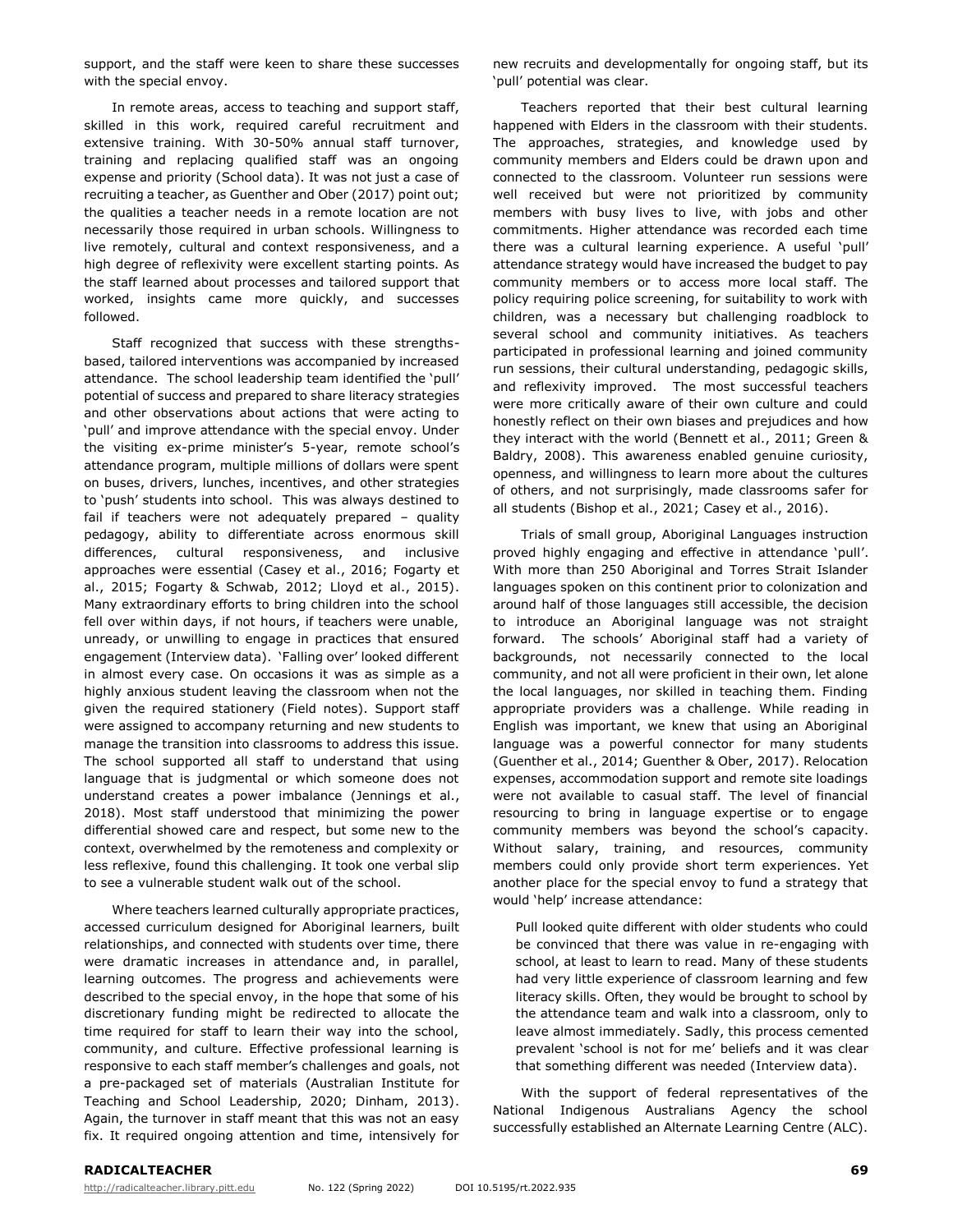Funding supported a new space, and staff dedicated to responding individually to older students' aspirations. Young people, like one 15-year-old Aboriginal student, Mark (Pseudonym), returned from men's cultural and ceremonial commitments keen to find a trade, and engaged in the ALC. This young man, like many, had attended school for a handful of days over the previous five years and was unable to read or to write his name. Every participant in the ALC had huge, but different academic gaps and many social, emotional, and health issues to overcome (Field notes). The ALC moved away from a classroom model, providing reading lessons one-on-one, support with life essentials -- for example obtaining driver's licenses or opening bank accounts -- on a 'drop in' and 'at need' basis and connected young people to community support services where possible. Many, including Mark, came frequently, usually for half an hour each day, and experienced academic success for the first time. Mark went on to successfully complete a welding course and a TAFE Barista certificate and found some work in a local café during tourist season. A 2020 independent review of the ALC highlighted its effectiveness as young people engaged with an intensive reading program, and were supported by skilled teachers, Commonwealth funded Aboriginal youth workers, and other community agencies, such as Aboriginal Family Support Services. Resource intensive, but the ALC was highly effective in engaging disenfranchised young people in learning. The message to the special envoy was one of individualized support, student-led goal setting, coordination of services for the therapeutic and educational to come together, and, most importantly, a commitment to ongoing funding. Changing funding priorities and ending programs had left many in the town with only short-term access to valuable support. The school staff were keen for the special envoy to value this federal support and continue it.

Another focus during discussions with the special envoy was employment opportunities, for local people, in the school and other government agencies. In recognition of government policy to increase Aboriginal and Torres Strait Islander employment, the proposal was for funding of new ongoing positions, to support classroom teachers with cultural connections and language teaching.

Despite the school leaders' clear agenda, strategies that worked, and ways to make them happen, the special envoy was more interested in discussing his remote schools' attendance strategy than new insights from those in the field. The federally funded attendance strategy aimed to employ more Aboriginal and Torres Strait Islander staff. There was agreement: 'That was great. Much needed in fact, as there were few Aboriginal and Torres Strait Islander workers in the town outside of Aboriginal organisations' (Interview data). The challenge was that little consideration was given to building the strategy staff's skills and understanding of the school or classroom context. In fact, the attendance team worked in an office across town. Another leader explained in his interview:

Not often in school, the team had little opportunity to share their skills, interests, and knowledge or to work shadow our team, or to inform us about stuff or learn along with our staff. We often couldn't reach them because they had assigned jobs, set by outsiders, and did them in the office. … Where it would have been impactful was to have them in the office every morning so teachers reported absences and one of the team could immediately contact the family to understand what was happening and, if needed, collect the child. We couldn't get this happening. So many missed opportunities (Interview data).

The one concession from the special envoy's visit was that a management committee was established. This did provide a forum for discussion about alternative ways of operating, but most often the funding criteria allowed little creativity or trialing of new ideas.

One's cynicism must be stirred when a senior politician can tell the school's leader that he knew there'd been little impact from *his* attendance program but that he would recommend its continuation (Field notes). There is an obvious incongruity between the 'green light to lift attendance' media discourse (Holderhead, 2018, para. 2), and the special envoy's understanding that the strategy had failed. On his return to Canberra, the continuation of the program was announced, with accompanying celebration of its successes across many media platforms.

After the visit, the leadership team involved in this special envoy visit met to consider what had been learned and achieved. The scant attention given to the undeniable data showing that attendance had decreased over the five years of his strategy was worrying. One asked skeptically, 'Did he help?' and another, 'Will he help?' Questions on everyone's lips (Field notes). Team members were appalled by this example of the superficial nature of contemporary political figures' agendas and priorities.

## Conclusion

Policymakers and policy tend to 'assume the best possible environments' (Ball, 2021; Ball et al., 2011, p. 6). In illustrating the impact of neo-conservative policy, based on school improvement, and political agendas around attendance, this article has highlighted how blindness to the varied needs and priorities of students and community members in remote locations cannot be *fixed* from white perspectives, overnight visits, and externally generated *one-size-fits-all* solutions. By the end of their tenure, the staff from this site had a great deal of insight into the needs, ways of working, and approaches that could support Aboriginal and Torres Strait Islander students to successfully engage with western expectations. There remain questions about how systems, like the education department, can capture these insights to successfully support staff in remote contexts to be mindful of their privilege and willing to interrogate their assumptions, and avoid the use of deficit language. Prospective staff should be prepared for complexity, bring some knowledge of Australia's history, the impact of colonialism and Aboriginal and Torres Strait Islander people's resistance to assimilation, and be willing to share power and set goals with individual students and their families. Also important are cultural curiosity and respect, and willingness to grow relationships with Elders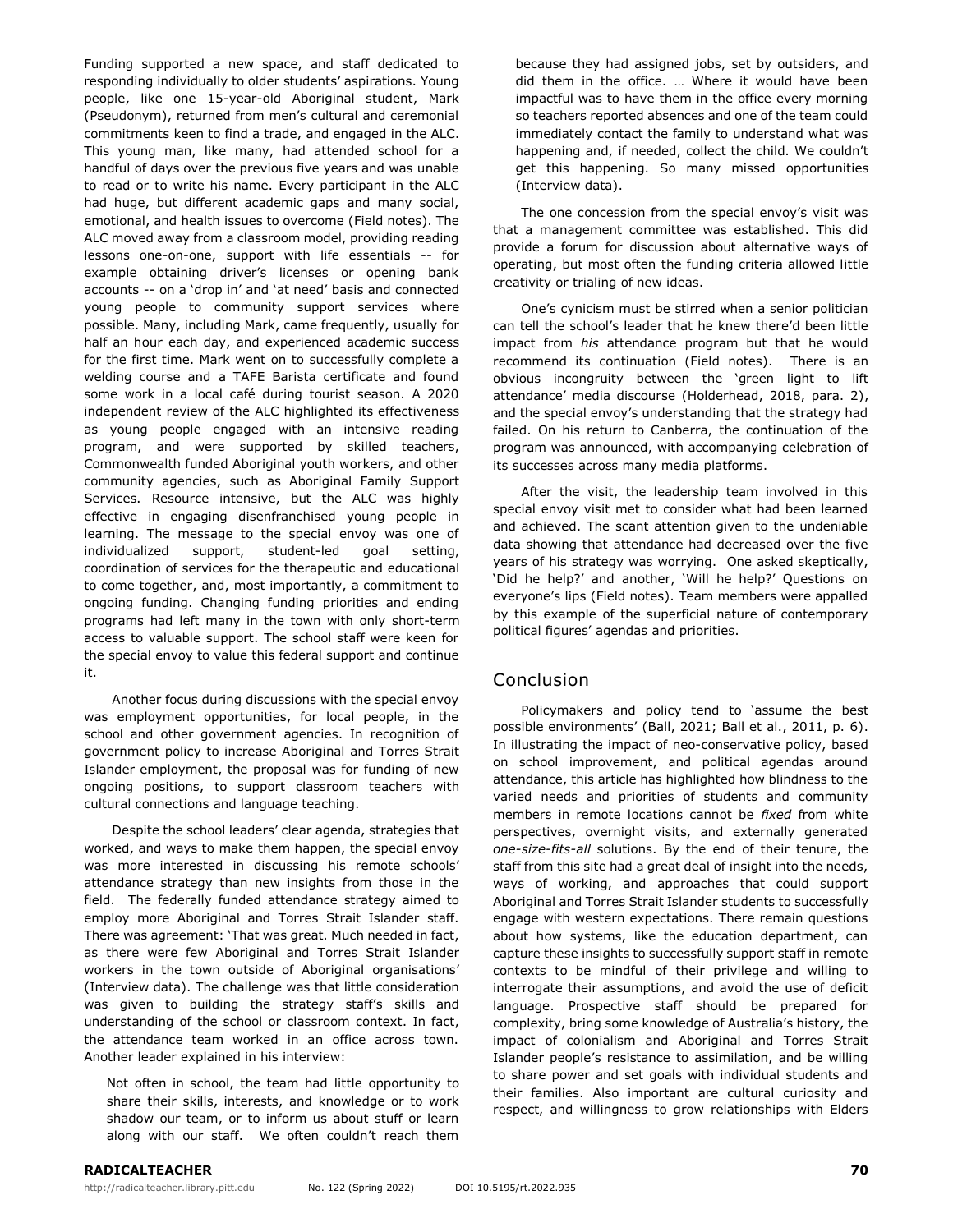and community leaders and learn alongside students, valuing cultural learning as a learner and teacher.

To *fix* remote education, our education and broader systems must give up their one-size-fits-all solutions and narrow measures for the problems they *read* into data when using western perspectives and urban metrics. Blame is not helpful, and it is time to measure success, not in comparison to urban students. It is time to listen to local expertise, community and professional, and allow well trained and well-meaning staff to see, hear, and share decision making with the young people we all want the best for, and their families.

#### Notes

1. The authors wish to acknowledge the continuing Aboriginal and Torres Strait Islander care for country, their connection to lands and waters, and Elders past and present. This article was written on Kaurna land, sovereignty for which was never ceded.

2. Indeed, while teachers themselves live with precarious employment, their teaching context is equally impacted by students' precarity (Dovemark & Beach, 2016; Walsh & Gleeson, 2021). This uncomfortable *being in* education creates felt effects across teachers, students, and community (Standing, 2014). Moreover, the cycles of precarity deeply impact the education systems through which pre-service teachers travel on their way to precarious employment (Cornelius-Bell & Bell, 2021).

3. Australia's first people are referred to in several ways, some more acceptable than others in different regions. 'Aboriginal and Torres Strait Islander people' has been identified as appropriate for this article, but voices used 'Indigenous'; this has not been changed. No offense is intended in the language chosen.

4. Elders refers to Aboriginal and Torres Strait Islander peoples recognized as holders of local wisdom by their peers.

5. All government schools enter wide ranging data into a central repository. Children's information, family details, socio-economic details, local curriculum testing results, behaviour reports, disabilities information, and attendance are examples of data sets collected. Attendance is recorded daily, and historical data is accessible for decades**.**

## Works Cited

- ACARA. (2017). *My School*. Australian Curriculum, Assessment and Reporting Authority: My School Website. https://myschool.edu.au
- Altman, J., & Fogarty, W. (2010). Indigenous Australians as' No Gaps' subjects: Education and development in remote Indigenous Australia. In *Closing the gap in education: Improving outcomes in southern world societies*. Monash University Publishing.

Australian Institute for Teaching and School Leadership. (2020). *Indigenous cultural competency in the Australian teaching workforce* (p. 38) [Discussion Paper]. https://www.aitsl.edu.au/indigenous-culturalcompetency/get-involved

Back, L. (2007). *The art of listening*. Berg.

- Ball, S. J. (2021). Response: Policy? Policy research? How absurd? *Critical Studies in Education*, 1–7. https://doi.org/10.1080/17508487.2021.1924214
- Ball, S. J., Maguire, M., & Braun, A. (2011). *How schools do policy: Policy enactments in secondary schools*. Routledge.
- Belbase, S., Luitel, B. C., & Taylor, P. C. (2013). Autoethnography: A Method of Research and Teaching for Transformative Education. *Journal of Education and Research*, *1*, 86–95. https://doi.org/10.3126/JER.V1I0.7955
- Bennett, B., Zubrzycki, J., & Bacon, V. (2011). What do we know? The experiences of social workers working alongside Aboriginal people. *Australian Social Work*, *64*(1), 20–37. https://doi.org/10.1080/0312407X.2010.511677
- Bishop, M., Vass, G., & Thompson, K. (2021). Decolonising schooling practices through relationality and reciprocity: Embedding local Aboriginal perspectives in the classroom. *Pedagogy, Culture & Society*, *29*(2), 193–211.

https://doi.org/10.1080/14681366.2019.1704844

- Burgess, C., & Lowe, K. (2019). Aboriginal voices: Social justice and transforming Aboriginal education. In *Higher Education, Pedagogy and Social Justice* (pp. 97–117). Springer. https://doi.org/10.1007/978-3-030-26484-0
- Casey, G., Murray, S., & Kirk, U. J. (2016). Acknowledgement of Aboriginal and Torres Strait Islander cultures in early childhood programs. *Educating Young Children: Learning and Teaching in the Early Childhood Years*, *22*(2), 11.
- Comber, B. (2011). *Education policy mediation: Principals' work with mandated literacy assessment*. *46*(2), 77–86.
- Connell, R. (2013). The neoliberal cascade and education: An essay on the market agenda and its consequences. *Critical Studies in Education*, *54*(2), 99–112. https://doi.org/10.1080/17508487.2013.776990
- Coory, M. D., Ho, T., & Jordan, S. J. (2013). Australia is continuing to make progress against cancer, but the regional and remote disadvantage remains. *Medical Journal of Australia*, *199*(9), 605–608. https://doi.org/10.5694/mja13.10055
- Cornelius-Bell, A., & Bell, P. (2021). The academic precariat post-COVID-19. *Fast Capitalism*, *18*(1).
- Cornelius-Bell, A., & Bell, P. A. (2020). Partnership as Student Power: Democracy and Governance in a Neoliberal University. *Radical Teacher*, *118*. https://doi.org/10.5195/rt.2020.738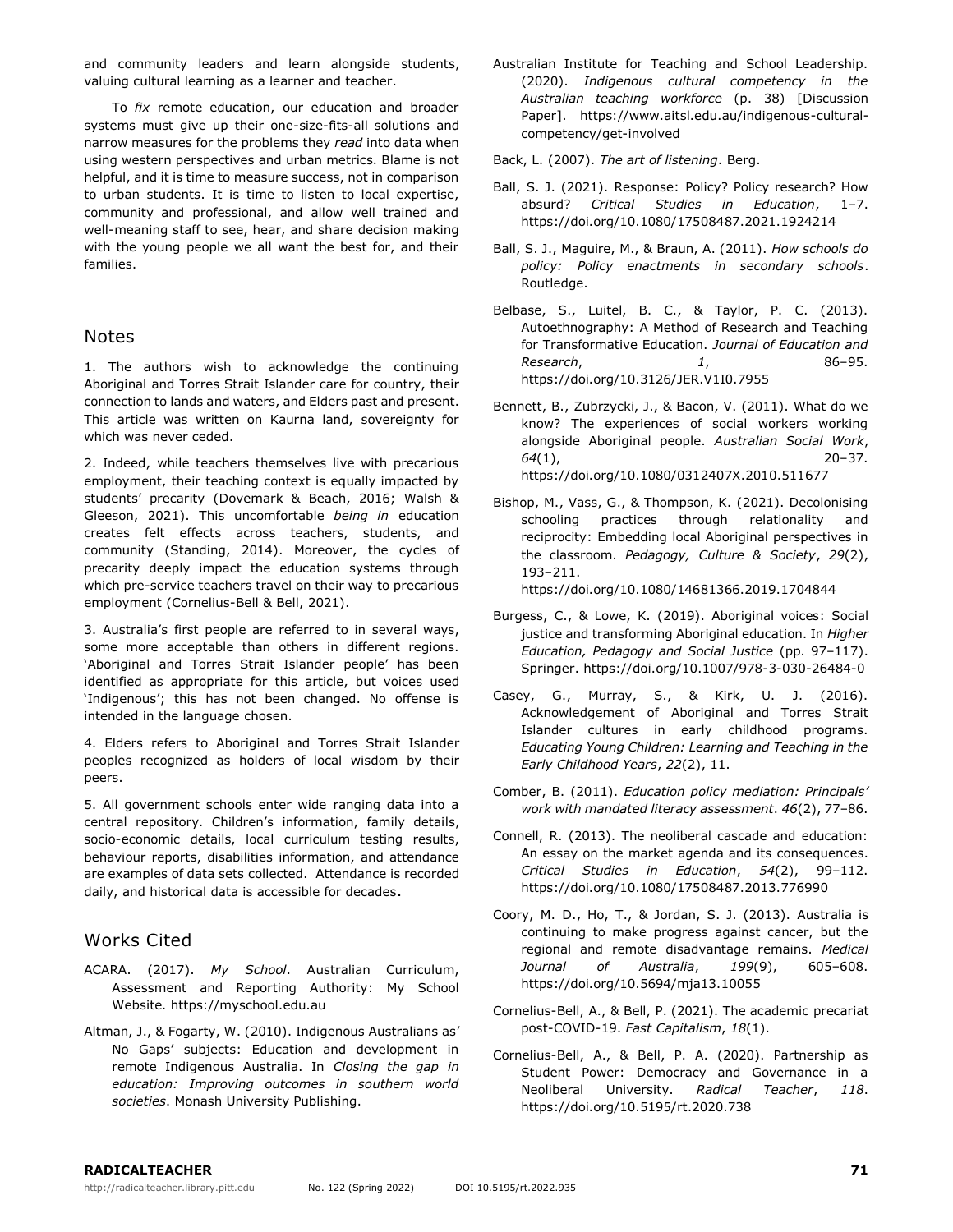- Daniels-Mayes, S. (2017). *Repurposing schooling for the benefit of Aboriginal and Torres Strait Islander students, families and communities: Revealing the hidden purpose of education*. 13. https://doi.org/10.1007/978- 3-030-26484-0
- Daniels-Mayes, S., Harwood, V., & Murray, N. (2019). On settler notions of social justice: The importance of disrupting and displacing colonising narratives. In *Higher education, pedagogy and social justice* (pp. 37– 54). Springer. https://doi.org/10.1007/978-3-030- 26484-0
- Denzin, N. K. (2014). *Interpretive Autoethnography*. SAGE Publications. https://au.sagepub.com/engb/oce/interpretive-autoethnography/book241158
- Department for Education. (2019a). *Growth for every child, in every class, in every school: World class education* [Government website]. Department for Education: South **Australia**. https://www.education.sa.gov.au/world-class
- Department for Education. (2019b). *Literacy overview: Primary school improvement*. Government of South Australia.
- Department for Education. (2019c). *Numeracy overview: Primary school improvement*. Government of South Australia.
- Department for Education. (2020). *The school improvement handbook 2.0*. Government of South Australia.
- Dillon, A. (2019). *Literature review: Remote school engagement and attendance strategies: Volume 1* (p. 31) [Government Report - Prime Minister and Cabinet]. Australian Catholic University.
- Dinham, S. (2013). The quality teaching movement in Australia encounters difficult terrain: A personal perspective. *Australian Journal of Education*, *57*(2), 91– 106. https://doi.org/10.1177/0004944113485840
- Dovemark, M., & Beach, D. (2016). From learning to labour to learning for precarity. *Ethnography and Education*, *11*(2), 174–188. https://doi.org/10.1080/17457823.2015.1114422
- Dreise, T., Milgate, G., Perrett, B., & Meston, T. (2016). *Indigenous school attendance: Creating expectations that are 'really high' and 'highly real.'* Australian Council for Education Research. www.acer.edu.au
- Dudgeon, P., Milroy, H., & Walker, R. (2014). *Working together: Aboriginal and Torres Strait Islander mental health and wellbeing principles and practice*. Department of the Prime Minister and Cabinet; Australia. Department of Health and Ageing; Telethon Institute for Child Health Research; Kulunga Research Network; University of Western Australia.
- Durey, A., & Thompson, S. C. (2012). Reducing the health disparities of Indigenous Australians: Time to change focus. *BMC Health Services Research*, *12*(1), 151. https://doi.org/10.1186/1472-6963-12-151
- Fairclough, N. (2013). *Critical discourse analysis: The critical study of language* (2. ed., [Nachdr.]). Routledge.
- Feldman, O. (Ed.). (2021). *When politicians talk: The cultural dynamics of public speaking*. Springer Singapore. https://doi.org/10.1007/978-981-16-3579- 3
- Fogarty, W., Lovell, M., & Dodson, M. (2015). *A view beyond review: Challenging assumptions in Indigenous education development*.
- Fogarty, W., Lovell, M., Langenberg, J., & Heron, M.-J. (2018). *Deficit discourse and strengths-based approaches: Changing the narrative of Aboriginal and Torres Strait Islander health and wellbeing* (p. viii) [Australian Government Report]. Lowitja Institute. www.lowitja.org.au
- Fogarty, W., & Schwab, R. (2012). Education, land and learning. *Ngiya: Talk the Law*, *4*, 98–121.
- Gething, L. (1997). Sources of double disadvantage for people with disabilities living in remote and rural areas of New South Wales, Australia. *Disability & Society*, *12*(4), 513–531. https://doi.org/10.1080/09687599727100
- Geys, B., & Mause, K. (2018). Politicians. Forthcoming, *Encyclopedia of Law & Economics, New York: Springer*. https://papers.ssrn.com/sol3/papers.cfm?abstract\_id= 3287333
- Government of South Australia. (2018). *Aboriginal learner achievement: Leaders' resource: Raising literacy and numeracy achievement* (p. 40). South Australian Government: Quality school improvement resources. https://dlb.sa.edu.au/tlsmoodle/pluginfile.php/33197/ mod\_resource/content/2/Aboriginal-learnerachievement-leaders-resource.pdf
- Green, S., & Baldry, E. (2008). Building Indigenous Australian Social Work. *Australian Social Work*, *61*(4), 389–402. https://doi.org/10.1080/03124070802430718
- Guenther, J. (2013a). Are we making education count in remote Australian communities or just counting education? *The Australian Journal of Indigenous Education*, *42*(2), 157–170. https://doi.org/10.1017/jie.2013.23
- Guenther, J. (2013b). Education is the key, but do we need to change the locks. *NARU Public Seminar Series*.
- Guenther, J., Disbray, S., & Osborne, S. (2014). Digging up the (red) dirt on education: One shovel at a time. *Journal of Australian Indigenous Issues*, *17*(4), 40–56.
- Guenther, J., & Ober, R. (2017). *Submission to the independent review into regional, rural and remote Education* (Independent Review into Regional, Rural and Remote Education, p. 25) [Submission].
- Hickling-Hudson, A. R. (2004). *Teachers as 'two-year tourists' in an Australian state school for Aboriginal children: Dilemmas of curriculum, agency and teacher preparation*. *3*(1), 67–88.